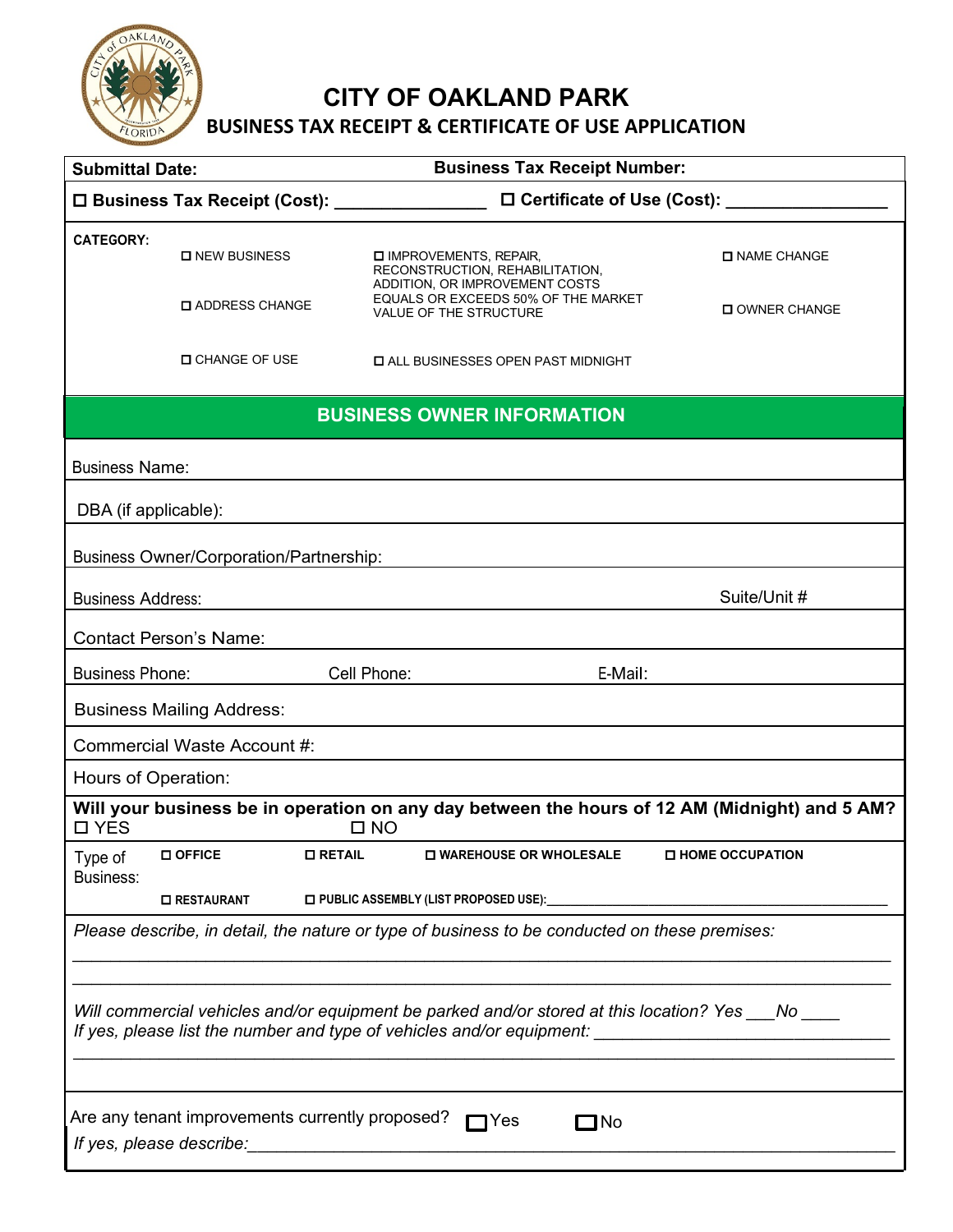# **FILL IN THE INFORMATION BELOW ONLY IF IT APPLIES TO YOUR BUSINESS**

| MERCHANT, ESTIMATED RETAIL VALUE<br>OF INVENTORY:<br>NUMBEROF CHAIRS/STATIONS<br>(BARBER/BEAUTY SALON):<br><b>NUMBER OF RENTAL UNITS</b><br>(APARTMENT, DUPLEX, TRIPLEX):<br>COIN OPERATED MACHINES (LIST NO.<br>OF EACH TYPE): | <b>SEATING CAPACITY:</b><br>NO. OF EMPLOYEES:<br>ARCADE MACHINES:<br>BILLARD/POOL TABLE: ________________                                                                                                                            | <b>VENDING:</b><br><b>OCCUPANY LOAD:</b>                                                                                                             |  |  |
|---------------------------------------------------------------------------------------------------------------------------------------------------------------------------------------------------------------------------------|--------------------------------------------------------------------------------------------------------------------------------------------------------------------------------------------------------------------------------------|------------------------------------------------------------------------------------------------------------------------------------------------------|--|--|
| Square Footage of the Tennant Space:                                                                                                                                                                                            |                                                                                                                                                                                                                                      |                                                                                                                                                      |  |  |
| Is this a Massage Service company?<br>(Sec. 7-156, Code of Ordinances)                                                                                                                                                          | □ YES<br><b>Statement: I must submit a Massage Therapy Certificate of Use Permit Application and corresponding</b>                                                                                                                   | □ NO                                                                                                                                                 |  |  |
|                                                                                                                                                                                                                                 | state licenses & state issued IDs. Sign here: <b>with the contract of the state of the state of the state of the state of the state of the state of the state of the state of the state of the state of the state of the state o</b> |                                                                                                                                                      |  |  |
|                                                                                                                                                                                                                                 |                                                                                                                                                                                                                                      |                                                                                                                                                      |  |  |
| Property Owner Name (if different from business owner):                                                                                                                                                                         |                                                                                                                                                                                                                                      |                                                                                                                                                      |  |  |
| <b>Mailing Address:</b>                                                                                                                                                                                                         |                                                                                                                                                                                                                                      |                                                                                                                                                      |  |  |
| Business/Corporation Name (If applicable):                                                                                                                                                                                      |                                                                                                                                                                                                                                      |                                                                                                                                                      |  |  |
| Comments:                                                                                                                                                                                                                       |                                                                                                                                                                                                                                      |                                                                                                                                                      |  |  |
| Limitations:                                                                                                                                                                                                                    |                                                                                                                                                                                                                                      |                                                                                                                                                      |  |  |
| (Residential offices should be listed as "Residential Business Office", for clarification of requirements see the<br>City of Oakland Park Code of Ordinances, Chapter 24 Home Occupations.)                                     |                                                                                                                                                                                                                                      |                                                                                                                                                      |  |  |
| ZONING APPROVAL & BUSINESS RESTRICTIONS (TO BE COMPLEDED BY CITY OFFICIAL)                                                                                                                                                      |                                                                                                                                                                                                                                      |                                                                                                                                                      |  |  |
| <b>O OFFICE ONLY</b><br><b>D STORAGE ONLY</b><br><b>ITAKE OUT ONLY</b><br>□ HOME OCCUPATION<br><b>O HOBBY LICENSE</b><br>□ DISTANCE SEPARATION FT                                                                               | <b>D NO RETAIL SALES</b><br><b>O NO WHOLESALE SALES</b><br><b>O NO DELIVERIES</b><br><b>O NO VEHICLES DISPLAYED OUTSIDE</b><br><b>O LIKE NEW ITEMS ONLY</b><br><b>D OTHER</b> ______________________                                 | <b>O NO WALK-IN TRAFFIC</b><br>$\square$ NO VEHICLES ON PREMISES<br><b>O NO CONSTRUCTION EQUIPMENT</b><br><b>ON PREMISES</b><br>□ NO OUTSIDE STORAGE |  |  |

**\_\_\_\_\_\_\_\_\_\_\_\_\_\_\_\_\_\_\_\_\_\_\_\_\_\_\_\_\_\_\_\_\_\_\_\_\_\_\_\_\_\_\_\_\_\_\_\_\_\_\_\_\_\_\_\_\_\_\_\_\_\_\_\_\_\_\_\_\_\_\_\_\_\_\_\_\_\_\_\_\_\_\_\_\_\_\_\_\_\_\_\_\_\_\_\_\_\_\_\_\_\_\_\_\_\_\_\_**

**\_\_\_\_\_\_\_\_\_\_\_\_\_\_\_\_\_\_\_\_\_\_\_\_\_\_\_\_\_\_\_\_\_\_\_\_\_\_\_\_\_\_\_\_\_\_\_\_\_\_\_\_\_\_\_\_\_\_\_\_\_\_\_\_\_\_\_\_\_\_\_\_\_\_\_\_\_\_\_\_\_\_\_\_\_\_\_\_\_\_\_\_\_\_\_\_\_\_\_\_\_\_\_\_\_\_\_\_**

**\_\_\_\_\_\_\_\_\_\_\_\_\_\_\_\_\_\_\_\_\_\_\_\_\_\_\_\_\_\_\_\_\_\_\_\_\_\_\_\_\_\_\_\_\_\_\_\_\_\_\_\_\_\_\_\_\_\_\_\_\_\_\_\_\_\_\_\_\_\_\_\_\_\_\_\_\_\_\_\_\_\_\_\_\_\_\_\_\_\_\_\_\_\_\_\_\_\_\_\_\_\_\_\_\_\_\_\_**

**REMARKS: \_\_\_\_\_\_\_\_\_\_\_\_\_\_\_\_\_\_\_\_\_\_\_\_\_\_\_\_\_\_\_\_\_\_\_\_\_\_\_\_\_\_\_\_\_\_\_\_\_\_\_\_\_\_\_\_\_\_\_\_\_\_\_\_\_\_\_\_\_\_\_\_\_\_\_\_\_\_\_\_\_\_\_\_\_\_\_\_\_\_\_\_\_\_\_\_\_**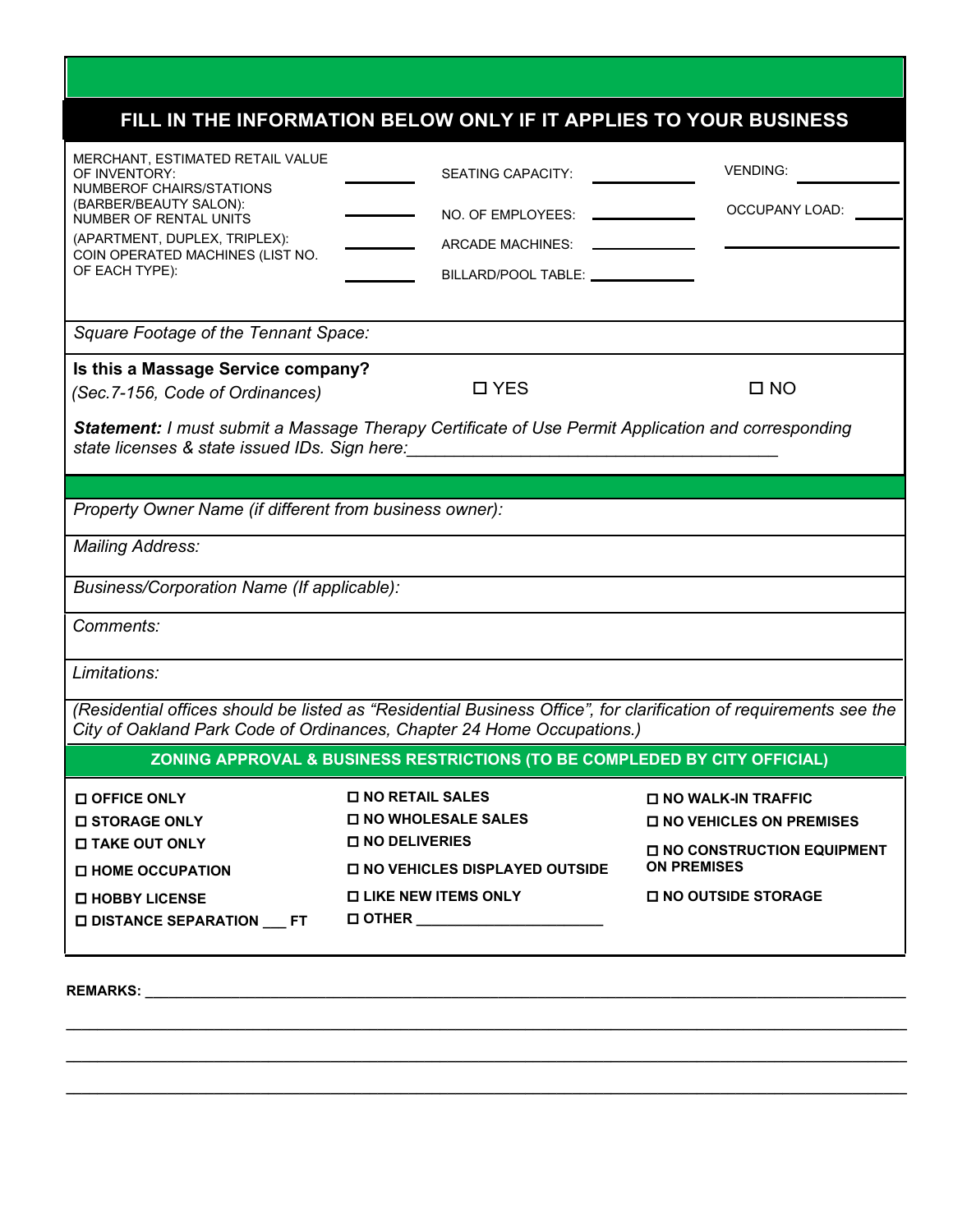#### **AFFIDAVIT OF APPLICANT**

I acknowledge that I have reviewed this application and all information contained herein has been freely and voluntarily provided. All fact, figures and statements contained herein are true, correct and complete to the best of my knowledge and belief. I also acknowledge and understand that the issuance of a City Business Tax Receipt is contingent upon a zoning compliance approval and in conjunction with the issuance of a Certificate of Use.

Any and all code violations, permits that are open, expired or issued must be satisfied prior to submitting the application.

I will not open for business prior to paying for and receiving a Business Tax Receipt and Certificate of Use Permit. Should I do so, I am aware of the possible penalties which can include fines.

Applicant's Signature Date

Print / Type Applicants Name



#### **TO BE COMPLETED BY ZONING DIVISION STAFF**

| File No.                                                       | Folio# |               | Zoning District:   | Land Use:       |
|----------------------------------------------------------------|--------|---------------|--------------------|-----------------|
| SOURCE                                                         |        | <b>STATUS</b> | <b>DESCRIPTION</b> | <b>REVIEWER</b> |
|                                                                |        |               |                    |                 |
|                                                                |        |               |                    |                 |
|                                                                |        |               |                    |                 |
| Approved pending C.U. Inspections<br>Approved with conditions: |        |               |                    |                 |
| Signature of<br>Staff:<br>Date:                                |        |               |                    |                 |
|                                                                |        |               |                    |                 |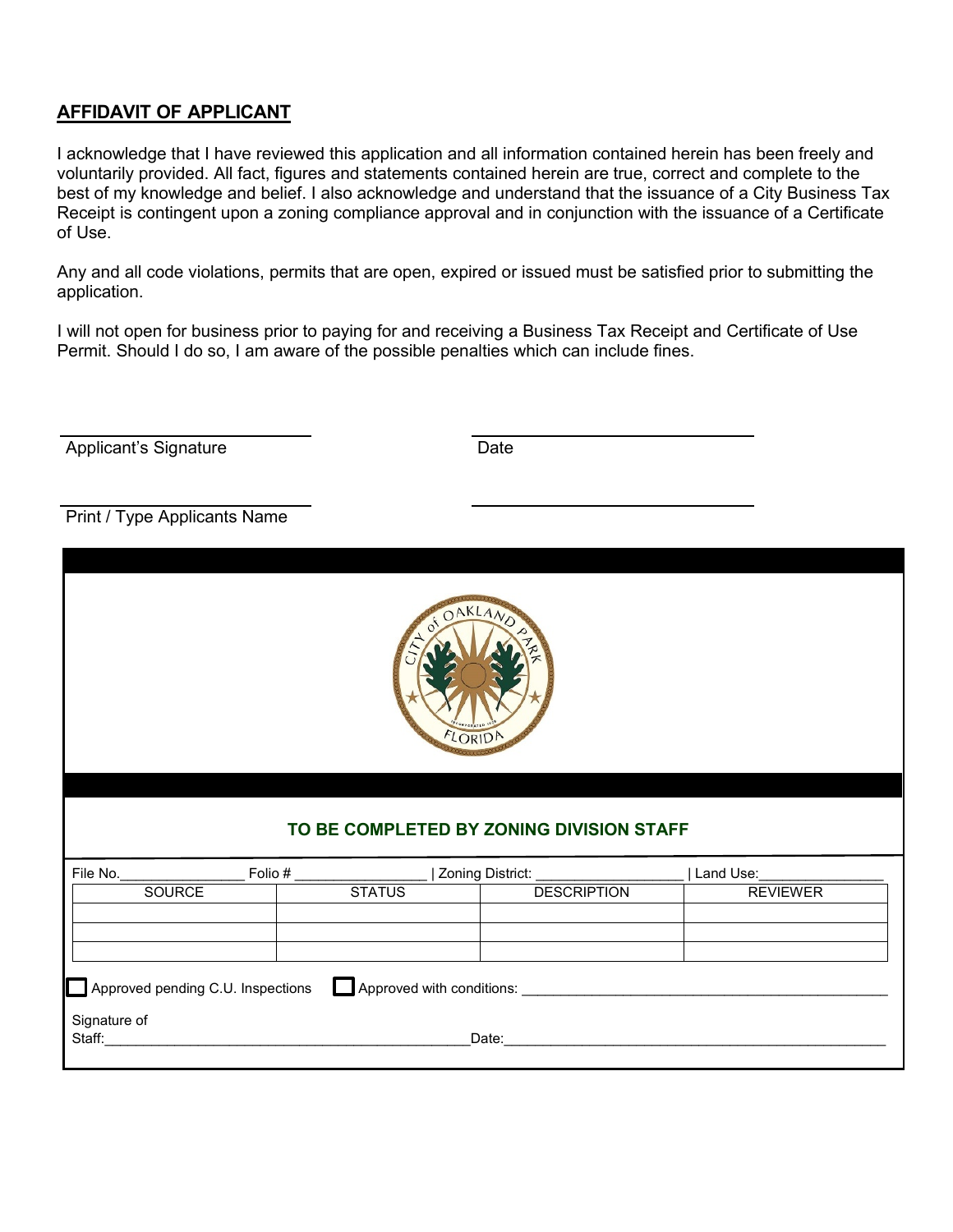### **BUSINESS TAX RECEIPT AFFIDAVIT**

For those applying for a new Business Tax Receipt, relocating a business within the City of Oakland Park, or transferring the business from one owner to another, please read the following instructions carefully. It is the sincere desire of the City of Oakland Park to allow you to start your business with the least amount of delay.

- 1. The owner or corporation officer of the business MUST APPLY IN PERSON for the Business Tax Receipt, Section 7-19(a)(8), Oakland Park Code of Ordinances. This includes physicians, attorneys, and other related professions.
- 2. Fees for Business Tax Receipts are payable at the time of application and are based in accordance with Section 7-22, Oakland Park Code of Ordinances.
- 3. The following information is REQUIRED at the time of application:
	- a) Complete description of your business operation.
	- b) Copy of Florida's Driver's License or Florida Identification Card.
	- c) Copy of Social Security Card or Federal Employer Identification Number
	- d) Copy of Florida Articles of Incorporation or Corporations Online approval from Florida Department of State, Division of Corporations.
	- e) Copy of Florida Fictitious Name Filing or Corporations Online approval from Florida Department of State, Division of Corporations.
- 4. Copy of receipt or contract is required if you operate from a private, not federal, post office (P.O.) box.
- 5. An inspection of your premises will be required. If you need to make a special arrangement with the inspector, please call 954-630-4350.
- 6. The building in which your new business is located must be up to the standards of the Florida Building Code. Also, you MUST have a least (1) certified, five pound, fully charged fire extinguisher, Type A-B-C, on the premises. The Fire Marshal recommends extinguishers labeled 2A20BC.
- 7. Address numbers at least ten (10) inches high shall be provided.
- 8. All non-conforming signs must be removed, or the matter will be turned over to the Community Enhancement Division for legal action. Section 24-152(A)(1), Oakland Park Land Development Code, requires removal of all non-conforming signs upon the change of business ownership and business name. Section 24-152(A)(2), Oakland Park Land Development Code, requires removal of all non-conforming signs upon the change of business use.
- 9. Permits must be obtained prior to the installation of any signs. Signs require a permit.
- 10. Your Business Tax Receipt will be mailed to you after your place of business has been approved by the the Department of Community and Economic Development.
- 11. You must also obtain a Broward County Business Tax Receipt at Broward County Government Center, 115 South Andrews Avenue, Fort Lauderdale, Florida, 33301, Telephone: 954-831-4000.

I HAVE READ AND UNDERSTAND THE ABOVE INFORMATION:

Applicant's Signature Date

Print / Type Applicants Name **Business Name**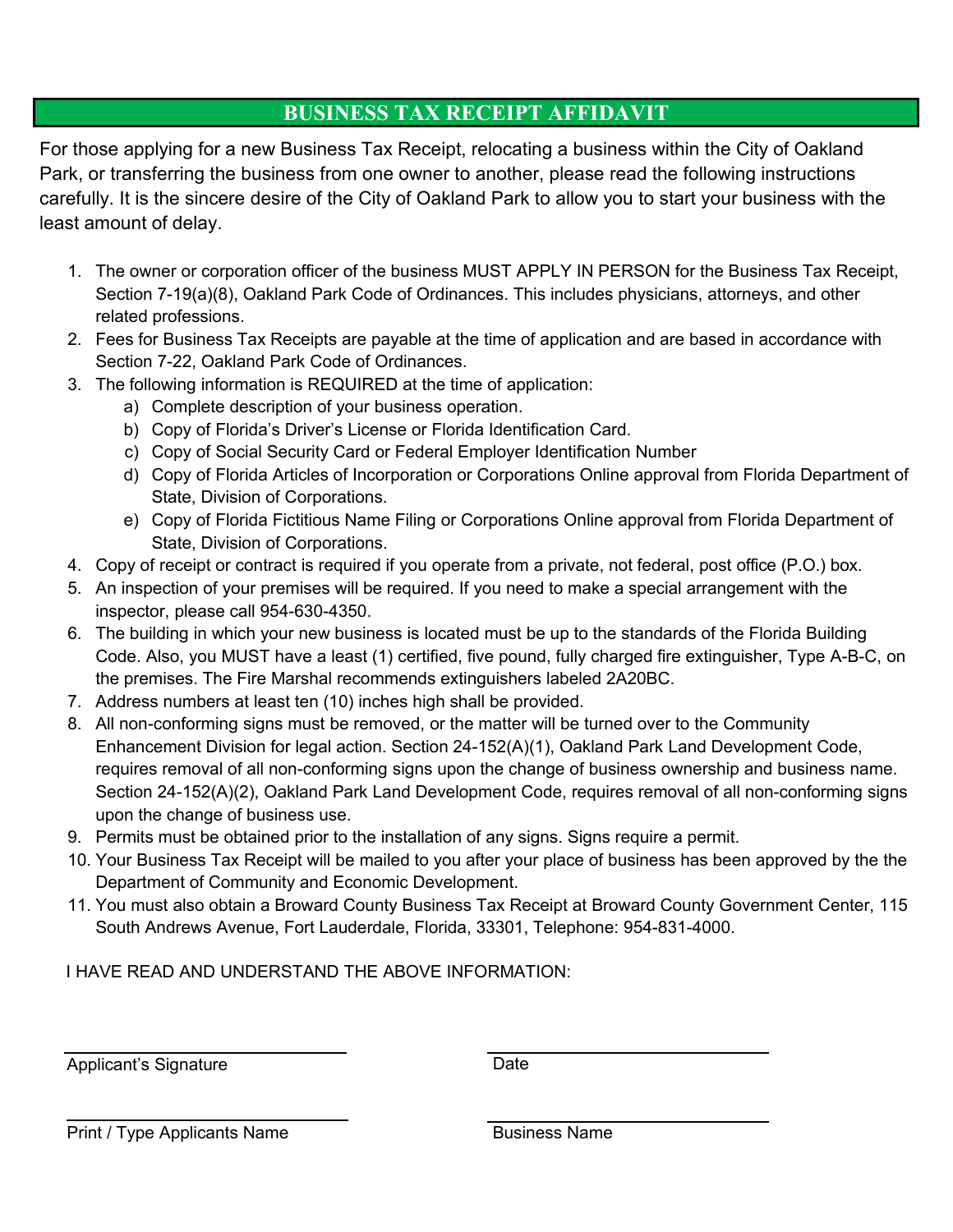#### **BUSINESS TAX RECEIPT CHECKLIST**

#### **PROHIBITED ADDRESSES (these are self-storage only):**

**Burlington Self Storage - 3001 N. Dixie Highway Floranada Warehouse 1100 NE 45th St.** *(Prohibited Except for Private P.O. Box Rentals)*  **Public Storage- 1650 W. Oakland Park Blvd. Extra Space Storage- 4950 N. Dixie Highway Cube Smart- 3061 NE 13 Avenue**

- Copy of Florida Driver's License or Florida ID.
- □ Copy of Social Security Card or Federal Employer ID number (FEIN).
- □ Certified copy of Florida Articles of Inc. such as: Inc., P.A., L.L.C., etc., or On-Line State approval when applicable.
- □ Certified copy of Florida Fictitious Name Filing or On-Line State approval when applicable.
- □ Any and all other city, county, state licenses/certificates that may be required. (5013C exemption doc if applicable)
- **Hobby use** Affidavit signed with no license fee when applicable.
- $\Box$  Transfers of business location, name change and change of ownership are the only items that are charged the 10% Transfer fee - \$25.00 MAXIMUM FEE. The **ORIGINAL** Business Tax Receipt must be returned.

#### **SPECIAL REQUIREMENTS BY BUSINESS TYPE**

- **Auto Body and Auto Repair**: A.S.E. Certificate, Broward County Consumer Affairs and State of Florida registration.
- **Motorcycle Repair:** Copy of State of Florida Registration.
- **Auto Sales:** Copy of State Dept. of Motor Vehicles license
- **Contractors:** Copy of State License or Broward County Certificate of Competency. Proof of Insurance (note: a cabinet maker is not under contractor code, but an installer is.)
- **Head Shop:** Distance separation of 1,500 ft. from other Head Shops and 750 ft. from public/private elementary, middle or secondary school, places of worship, child daycare, and hospitals.
- **Liquor Store:** Distance separation of 1,500 ft.
- **Motor Truck Yards/Depot, Roofing Contractors, Auto Wash/Detail, Awnings, Dry Cleaning,**
- **Crematory, Light Fabricating, Furniture Manufacturing & Repair and Lumberyards:** Distance separation of 200 ft. from any point of Residential use or zoning.
- **Pawn Shop:** Distance separation of 1,500 ft. from other pawn shops and schools. Coty of State required Secondhand Dealer's License.
- **Payday Loans:** Distance separation of 1,500 ft.
- **Pest Control:** Copy of State License
- **Professionals:** Copy of State/Specialty License (Doctors, Attorneys, Cosmetologist, Accountants, Engineers).
- **Massage Establishments:** Massage/Salon License, Massage Therapists must be state-licensed to operate in Oakland Park. All Massafe Establishments must apply for a Massage Establishment Permit. Distance separation of 1,500 ft.
- **Psychic:** Contact Community Development for requirements. (\$100 background check fee applies).
- **Restaurants:** License and Inspection Report (Division of Hotels & Restaurants), Florida Food Managers Certificate and State Alcohol Beverage License if applicable.
- **Grocery, Deli, Coffee Shops & Gas Stations:** Annual Food Permit and Inspection Report from Dept of Agriculture and Consumer Services (needed if connected to another business other than food service). Food Manager Certificate and State Alcohol Beverage License, if applicable.
- **Tattoo & Body Piercing:** Physician letter per state statute and State Department of Health Biomedical Waste Inspection Report. Distance separation of 1,500 ft. from other tattoo/body piercing studios.
- **Telemarketing**: Copy of Registration from Department of Agriculture and Consumer Services. Travel Agency/Sellers of Copy of Registration from the Department of Agriculture and Consumer Services.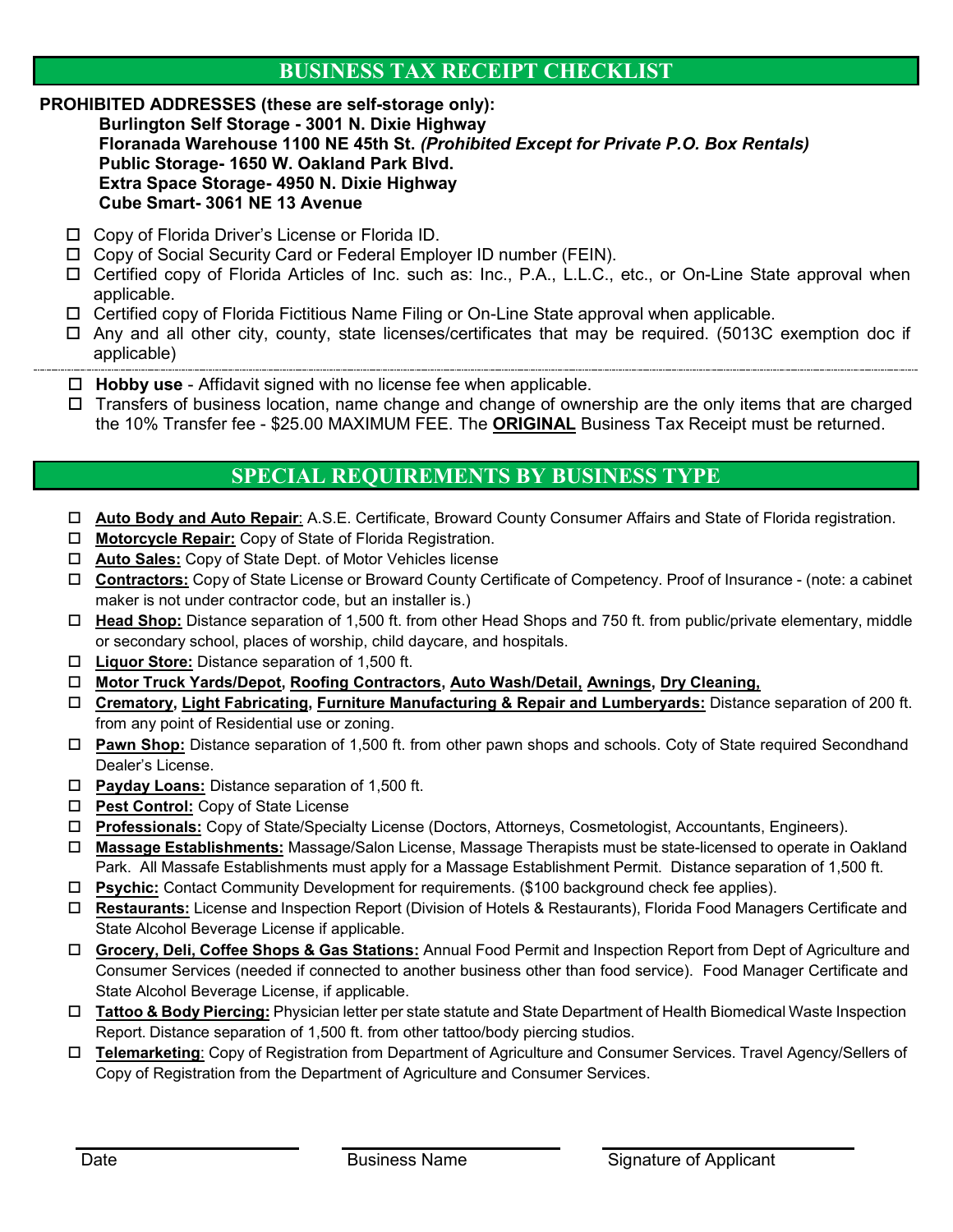

## **CITY OF OAKLAND PARK**

#### **CERTIFICATE OF USE APPLICATION PACKAGE**

#### **Steps for Obtaining a Certificate of Use**

**All new businesses, after October 1, 2019, in the City of Oakland Park must obtain a Certificate of Use prior to occupying or doing business within the City of Oakland Park. Home Businesses do not require a Certificate of Use.** 

1. The following items must be submitted to the Department of Community and Economic Development with a fully completed Certificate of Use Application. If this is a new business, you will need to submit a completed Business Tax Receipt Application.

- a. A proposed floor plan of the space to be occupied.
- b. Payment to the City of Oakland Park by check, cash or credit card for: (**non-refundable** fee for the processing of this application for a Certificate of Use)

| New Application/Change of Location or Use: | \$250 |
|--------------------------------------------|-------|
| Change of Owner/Business Name:             | \$75  |
| Inspection Fee:                            | \$150 |

- 2. A Certificate of Use is required if the new business meets ANY of the following criteria:
	- a. A new business after October 1, 2019.
	- b. Existing business changing location.
	- c. Adding and/or changing the type of legally established business.
	- d. Business has an active Certificate of Use and the applicant is a new owner.

e. An active Certificate of Use exists, and the applicant wishes to change the name of the business.

f. The business undergoes any repair, reconstruction, rehabilitation, addition or improvement of the building or structure, the cost of which equals or exceeds fifty (50) percent of the market value of the structure before the improvement or repair is started.(Refer to Improvement/Market Value Worksheet in this package)

You can submit your application to the Planning and Zoning Division in person. The Planning and Zoning Division hours are Monday through Friday- 8:00 a.m. to 5 p.m.

> **City of Oakland Park Planning and Zoning Division 5399 Dixie Highway Oakland Park, FL 33334**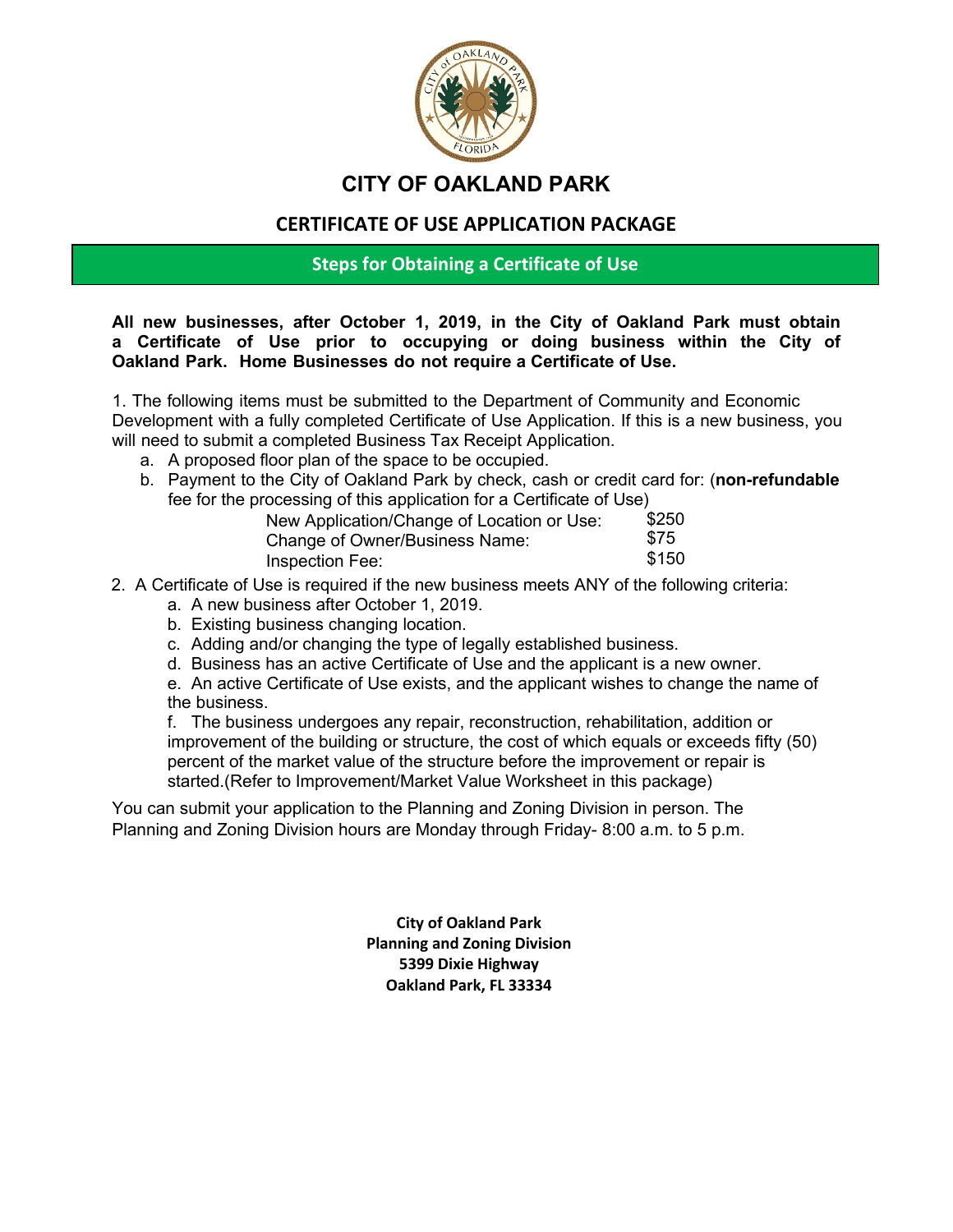

#### **Inspection Information**

All applications for a new business, change of location or use, **MAY** require inspections by the Zoning Department, Building Department and Fire Prevention prior to approval.

Inspections will be determined by the type of occupancy and or use. The space is required to meet all Florida Building Codes, Life Safety Codes and the City Zoning requirements for the use intended, before the Certificate of Use is issued.

All inspections **are performed between 8:30 a.m. and 4:30 p.m. Monday through Friday. There are no specific times for inspections.** Inspections will be coordinated and scheduled by the Business Licensing Supervisor. On the day of the inspection the applicant will be required to be present at the business location.

If an inspection fails, you will be provided with the reason(s) why, and the corrective action(s) necessary. Upon completion of the correction(s), you must arrange for a re-inspection.

You (or a duly designated representative) must be available on site when the inspector arrives. If not, the inspection will be FAILED due to "no access." and you may be subject to a re-inspection fee.

#### **Business Tax Receipt and Certificate of Use**

After inspections have been completed and approved the original Certificate of Use and Business Tax Receipt will be mailed to the applicant's mailing address. The Certificate of Use and Business Tax Receipt need to be posted and displayed in a visible location at the business.

Once the Certificate of Use is approved, applicant will need to obtain services with the Utility Billing Department.

The applicant will be notified via US Mail if the application is denied and what actions are necessary to complete the application process.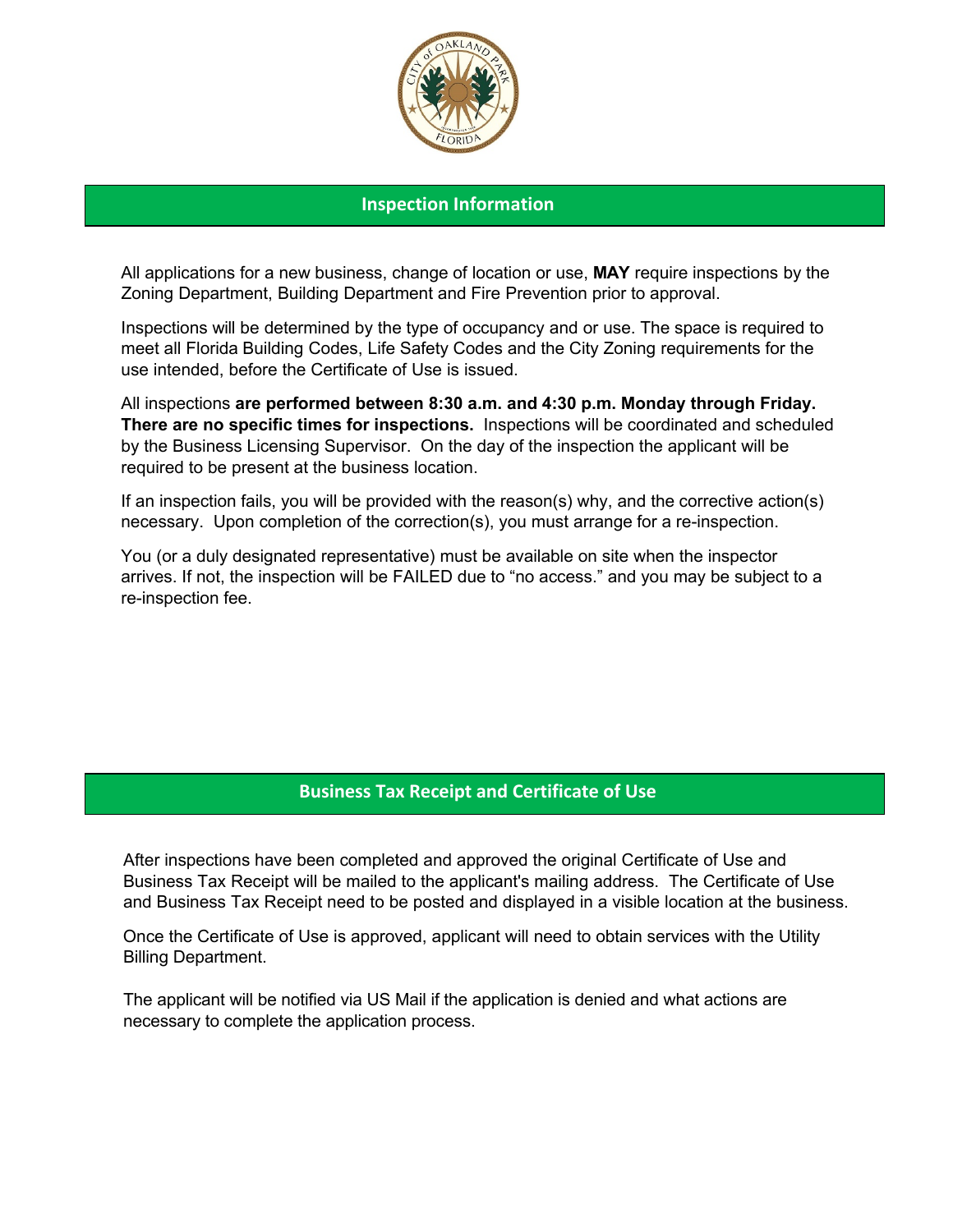

#### **Floor Plan / Site Plan (Including Parking)**

The items that need to be shown or marked on the Floor Sample Plan include:

- **Placement of walls**
- **Location of windows**
- **Room sizes and uses**
- **Dimensions**
- **Exit signs**
- **Emergency lights**
- **Fire extinguisher**

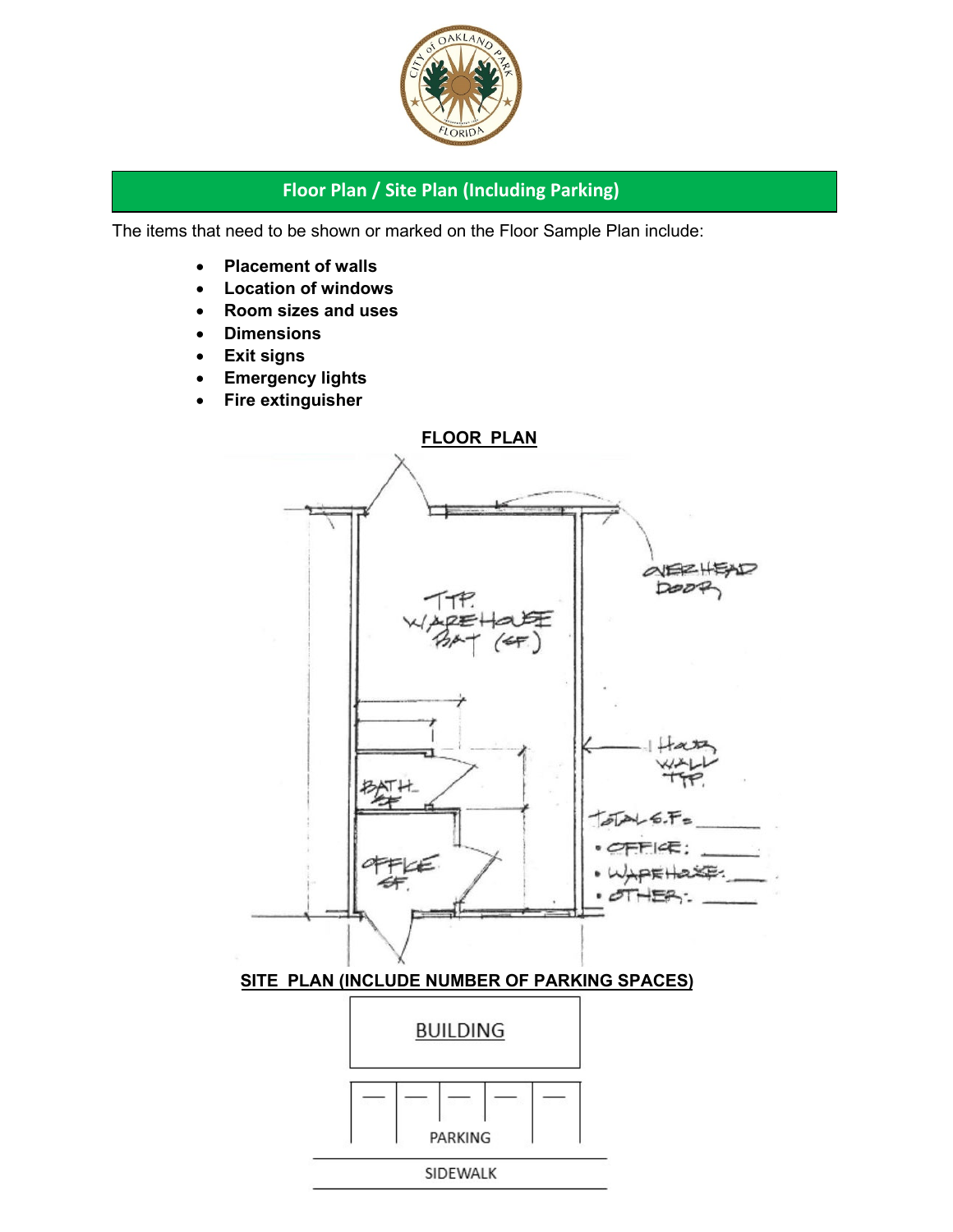

## **Improvement/Market Value Worksheet**

| List all repairs or improvements | <b>Costs</b>                                       |
|----------------------------------|----------------------------------------------------|
|                                  |                                                    |
|                                  |                                                    |
|                                  |                                                    |
|                                  |                                                    |
|                                  |                                                    |
|                                  |                                                    |
|                                  |                                                    |
|                                  |                                                    |
|                                  |                                                    |
|                                  |                                                    |
|                                  |                                                    |
|                                  |                                                    |
|                                  |                                                    |
|                                  |                                                    |
|                                  |                                                    |
| OS OAKL                          | (1) Total Costs-\$                                 |
|                                  | (2) Enter Market Value from<br><b>WWW.BCPA.NET</b> |
| FLORI                            |                                                    |
|                                  | Divide Market Value by 2-                          |
|                                  | (3)<br>\$                                          |
|                                  |                                                    |